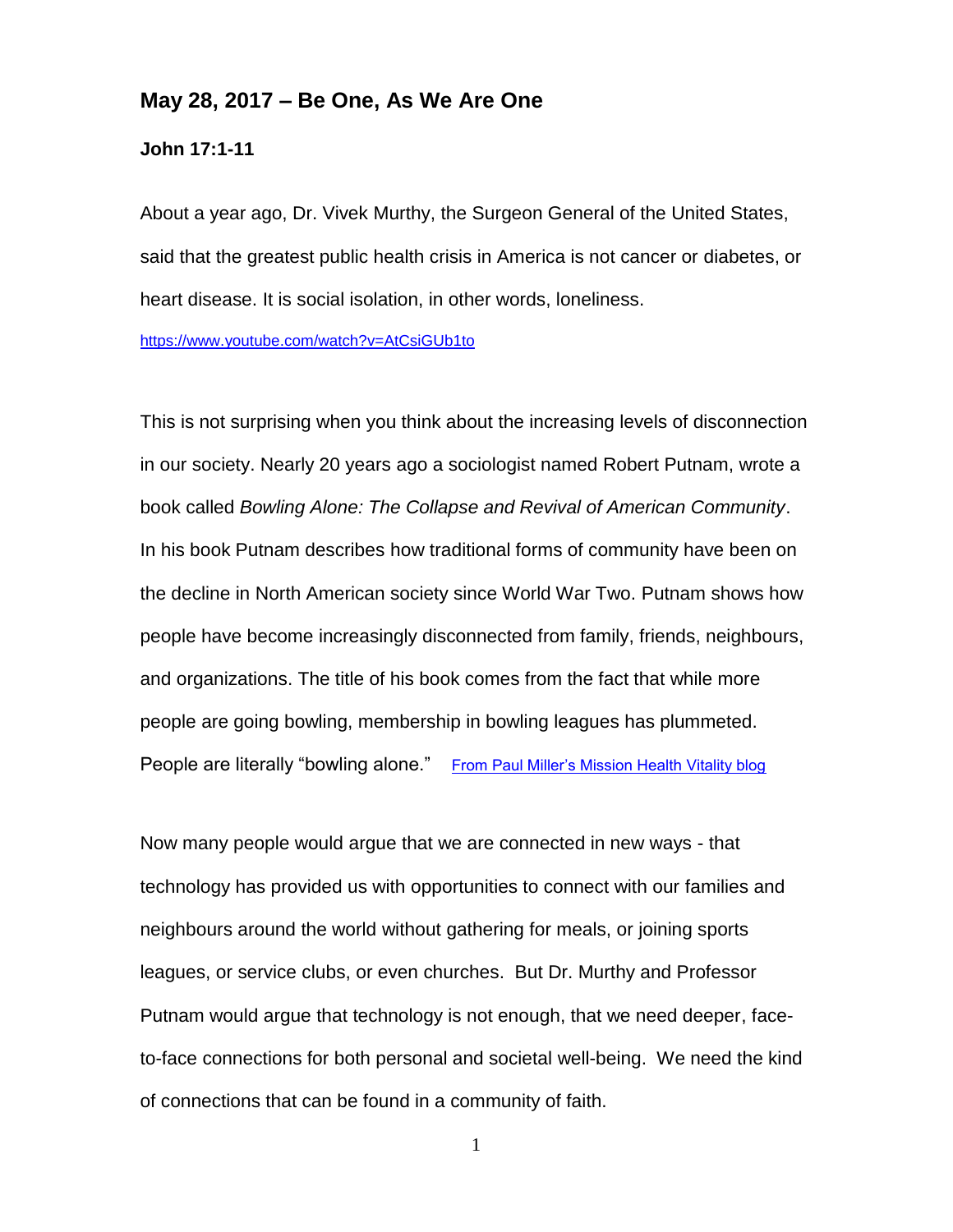This is the exactly the kind of connection that Jesus wanted for his own disciples. In today's scripture reading we find Jesus gathered with his followers for their final meal together. In John's gospel, the story of the last supper includes not only the meal, but also a lengthy sermon, filled with Jesus' final words of encouragement to his disciples. As the sermon comes to an end Jesus begins to pray, "Abba, the hour has come!" Jesus knows that soon he will die and his disciples will be alone. Imagine his disciples gathered around him, listening as he prays these words,

I entrusted to them the message you entrusted to me,

and they received it.

they know that I really came from you;

they believe it was you who sent me.

and it's for them that I pray.

Jesus went on praying,

Abba, holy God,

protect those whom you have given me….

…that they may be one, even as we are one.

Jesus knew the dangers of isolation, of loneliness and so he prayed that his disciples would have deep connections in their lives. He prayed that they would stay connected to each other, "that they may be one, even we are one". He prayed that they would have a personal connection to God, that they would know the joy of the love of the Holy Spirit in their lives. That they would know God's love, and live in and through that love, just as Jesus did.

2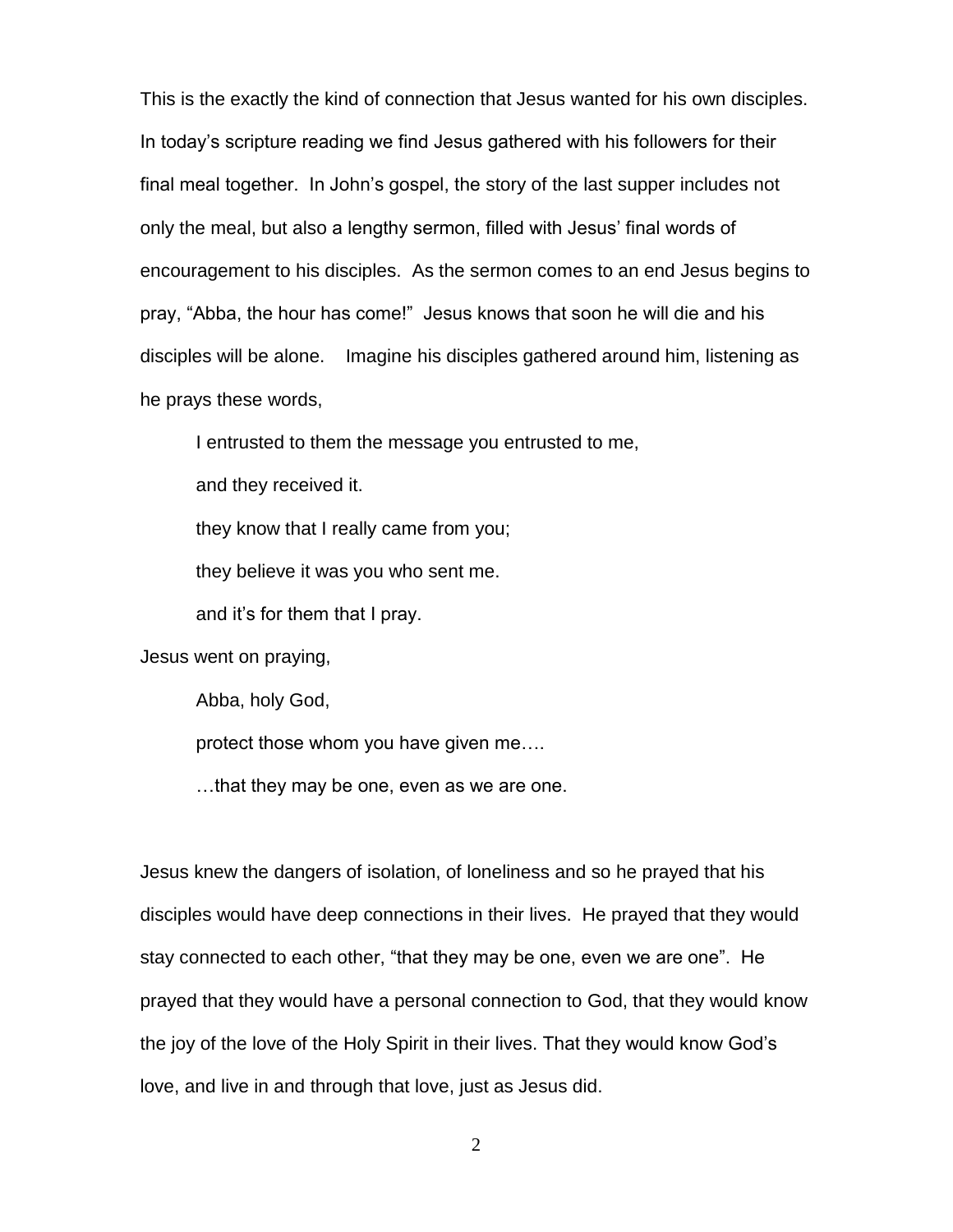On this Graduation Sunday, I can't help but think of all the parents whose children will soon be heading out into the world on their own, parents who have provided their children with the security of family and the support this community. I can't help think of the prayers that they, that you, will be praying: prayers for health and well-being, prayers for success in life and love, prayers for family and community. No one wants their loved ones to be lonely. No one wants their loved ones to feel isolated. We all want and need community in our lives.

I know. I know from personal experience that this is true. Like many of you, I grew up in the United Church. But during my 20's I was not an active member. I was too absorbed with university and then my work at IBM to leave any space for the church. It just seemed to be irrelevant in my life. But as I neared the age of 30, I realized that there was something missing. I was living in the city of Toronto, surrounded by millions of people; but I was lonely. I didn't have a community. I walked down my street and nobody knew my name. The United Church was the community I knew from my childhood; so I started looking for a suitable congregation and I found Bellefair. The people of Bellefair United Church became my community for the next fifteen years and it was there that I found deep connection with the Spirit and with other people. It was there that my faith was nurtured and I began the process leading to my ordination.

Many in today's society describe themselves as spiritual, but not religious. They feel they can have a deep connection with God without all the doctrine and the rules connected with organized religion. But what many of them are missing is

3